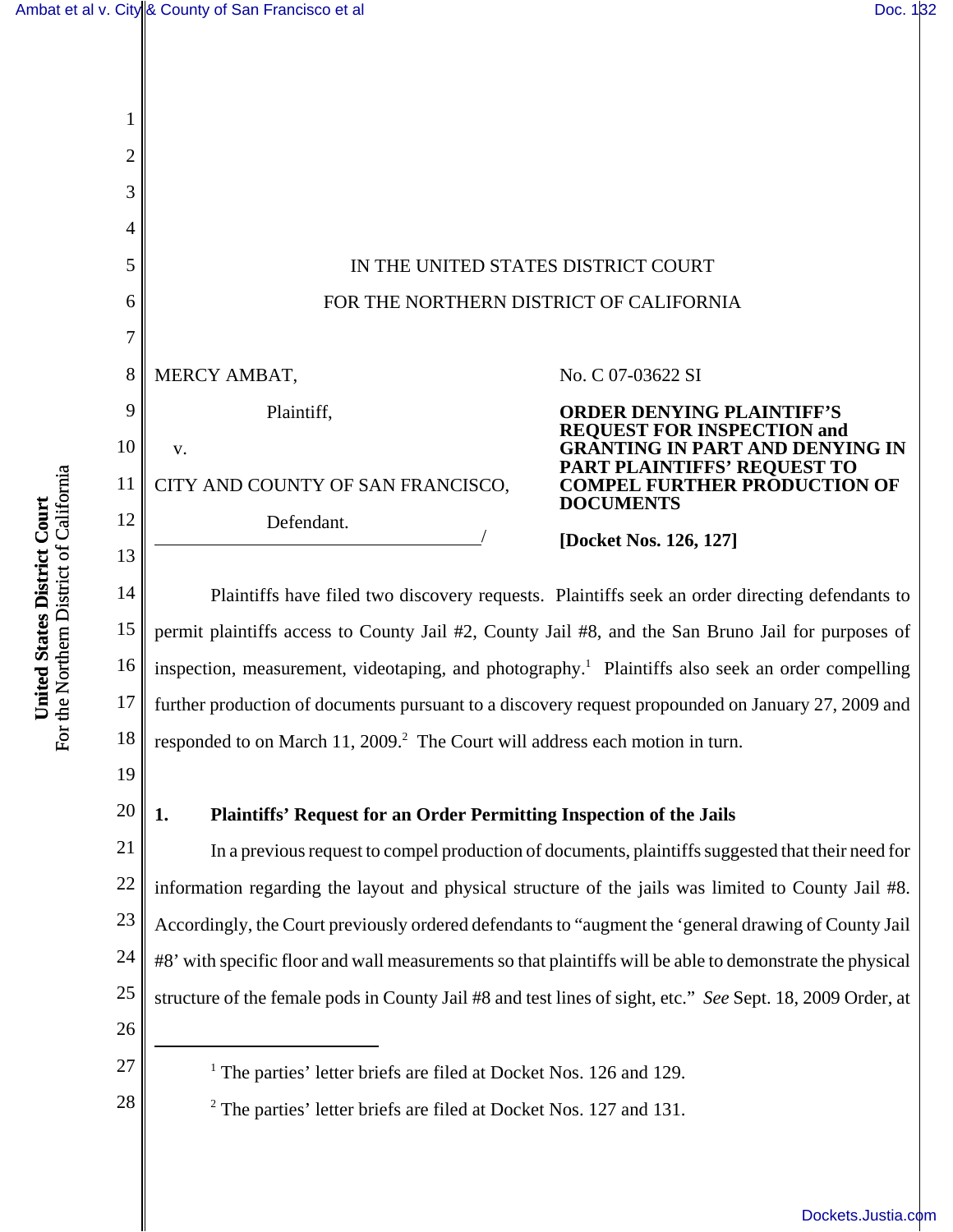1 2 3 4 2 [Docket No. 122]. The Court observed in the same order that defendants had already permitted plaintiffs' counsel to inspect County Jail #8. *Id.* In the present motion, however, plaintiffs seek an order directing defendants to permit plaintiffs' counsel to inspect County Jail #8 as well as two other facilities, County Jail #2 and the San Bruno Jail, and take measurements, photographs, and video footage.

Defendants' compliance with the Court's September 18, 2009 Order will provide plaintiffs with sufficient access to information regarding the layout and structure of County Jail #8. Moreover, plaintiffs' counsel has already had an opportunity to inspect County Jail #8 and observe the "sight lines," "privacy barriers" and "opaque shower doors" referenced in plaintiffs' motion. Plaintiffs' request to further inspect, measure, photograph and videotape this facility is DENIED.

10 11 12 13 14 15 16 17 Defendants object to inspection, measurement, and documentation of the jail facilities on security grounds previously addressed by the Court. The Court finds that defendants' security concerns are valid but also agrees with plaintiffs that access to information regarding the general layout of the other facilities is relevant to plaintiffs' case. In light of those considerations and in recognition of the fact that discovery in this case will terminate in a matter of days, the Court DENIES plaintiffs' request for inspection of County Jail #2 and the San Bruno Jail, but directs defendants to produce, **on or before October 9, 2009**, general drawings of those facilities, including layouts and wall and floor measurements, to permit plaintiffs to demonstrate the facilities' structure, layout, and sight lines.

18 19

5

6

7

8

9

# **2. Plaintiffs' Request to Compel Production of Documents**

20 21 22 23 24 25 26 27 28 Plaintiffs also seek to compel further production of documents in response to plaintiffs' January 27, 2009 set of requests. Plaintiffs assert that defendants failed to respond to this set of requests in a timely manner and thereby waived any objections to the requests, including objections based on privilege or attorney work product. *See* Fed. R. Civ. P. 34(b)(2)(A) (responses to discovery requests due within 30 days, unless the parties stipulate or a court orders otherwise); *Richmark Corp. v. Timber Falling Consultants*, 959 F.2d 1468, 1473 (9th Cir. 1992) ("It is well established that a failure to object to discovery requests within the time required constitutes a waiver of any objection."). Plaintiffs assert, "Plaintiffs' counsel is unaware of any extension granted to Defendant in responding to these Requests, and asks the court to order Defendant to provide all documents responsive to each category without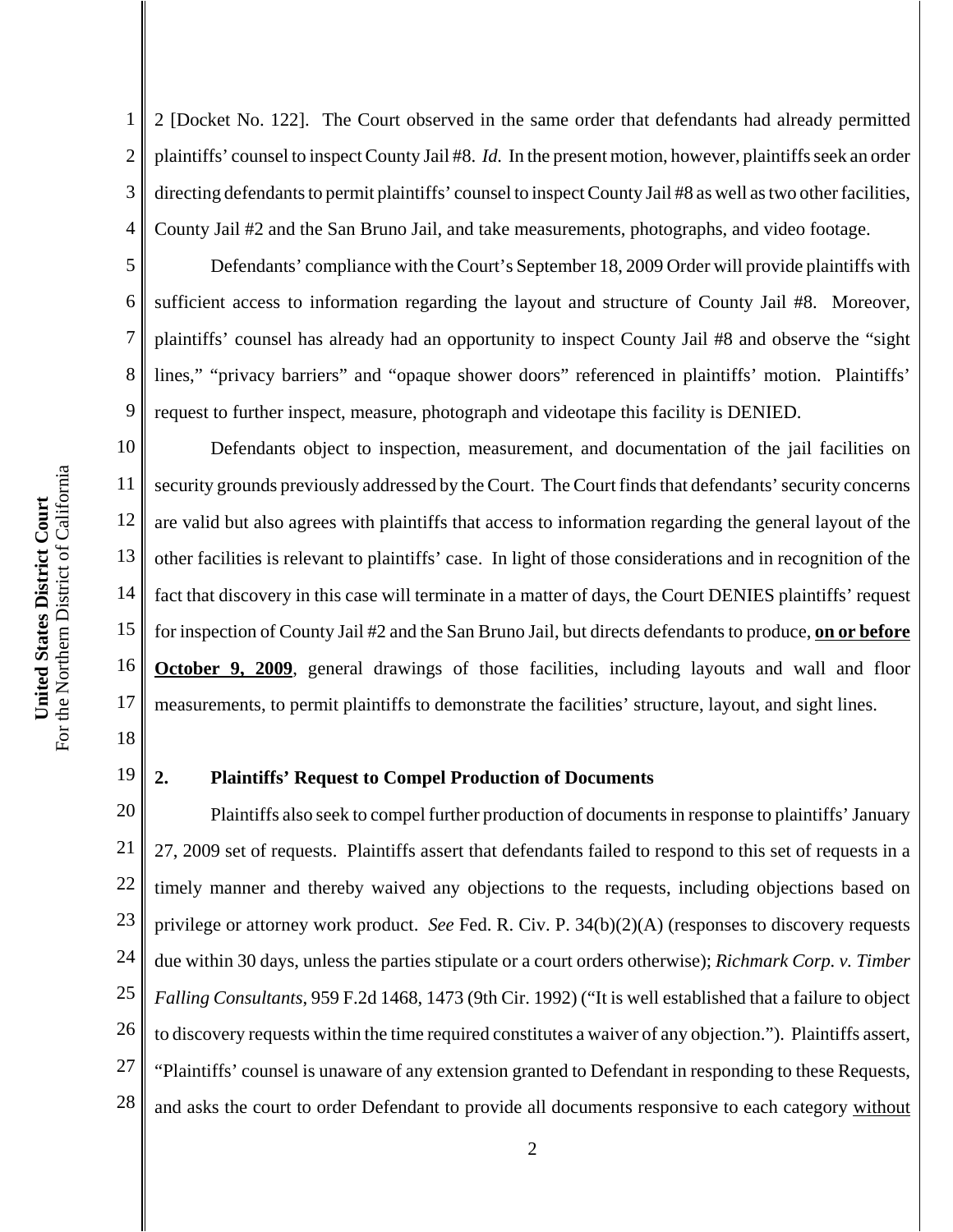4 5 6 7 8 9 10 11 12 13 14 of March 13. *See* Attachments to Def. Response to Pltf. 9/21/09 Letter Brief re: 1st Req. for Prod. Mr. Howard's failure to communicate this extension to Mr. Murray, the attorney who filed the present discovery motion, is due to no fault of defendants and does not constitute a waiver of any objection to the requests for documents. Accordingly, the Court will proceed to address plaintiffs' contentions with respect to the substance of the document requests. **A. Requests Nos. 18-27, 31, 51-53, 57**

1

2

3

15 16 17 18 19 Plaintiffs assert that defendants' response to each of these requests was inappropriate because it consisted solely of an objection to the request without any indication why defendants were unable to comply with the request. Plaintiffs also assert that defendants failed to produce those portions of the requested documents that were not objectionable. Defendants counter that each of the requests was either so vague or so overbroad that they could not make a reasonable search for the documents requested. Moreover, defendants assert that they presumed any difficulties in defining the documents requested could be resolved through the meet and confer process, but assumed as a result of plaintiffs' non-response to defendants' objections that plaintiffs were no longer pursuing these particular documents.

objections." Defendants have demonstrated, however, that plaintiffs' attorney Keith Howard agreed to

a two-week extension of the 30-day deadline for responding to the January 27, 2009 set of requests, and

that defendants responded to the requests on March 11, 2009, several days before the extended deadline

20 21 22 23 24 25 26 27 28 Requests 18-21 seek "all documents or communications that indicate the number, type, severity and resolution, including whether the services of a person offering psychiatric treatment was required for every psychiatric incident" involving male and female inmate at various time periods in various facilities. Defendants object on the grounds these requests were vague as to the meaning of "psychiatric incident," overbroad, unduly burdensome, not calculated to lead to the discovery of admissible evidence, and implicated the privacy rights of third parties. The Court finds that defendants' objections are welltaken. It appears that the parties will be able to limit the scope of the request to a more appropriate and manageable set of documents through the meet and confer process. The Court directs the parties to further meet and confer regarding these requests by **October 7, 2009**.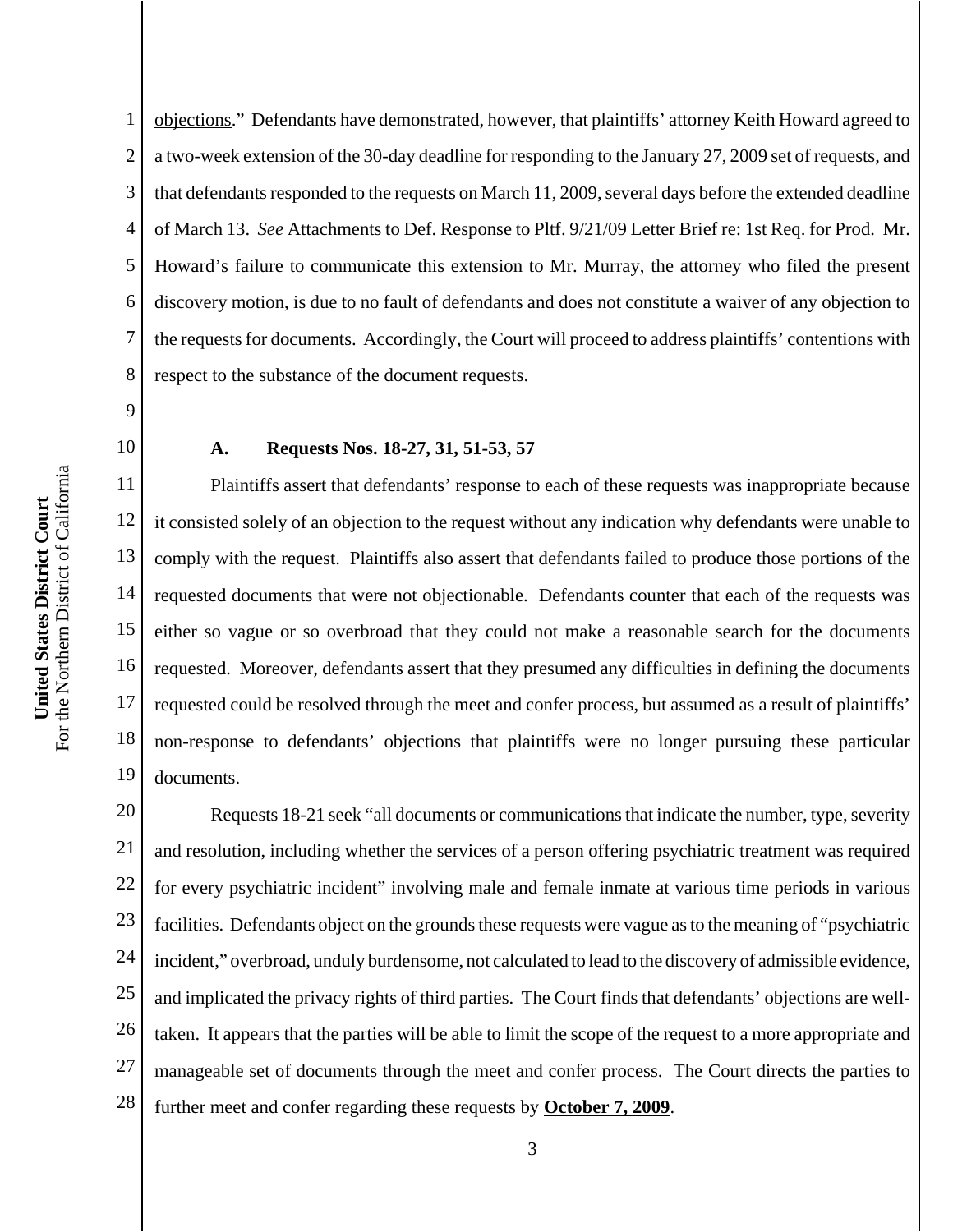5 6 7 8 9 10 For the Northern District of California For the Northern District of California 11 United States District Court **United States District Court** 12 13 14 15 16

1

2

3

4

Requests 22-27 seek "all documents or communications that indicate by quarter of the year the direct costs and indirect costs" of providing psychiatric care, psychiatric housing, and medical care to male and female inmates at various time periods in various facilities. Defendants object on the grounds the requests are vague as to the meaning of "direct and indirect costs," overbroad, and unduly burdensome.Although the Court agrees with defendants that plaintiffs' request is vague, the Court finds that plaintiffs are entitled to information regarding the costs of providing psychiatric and medical care to inmates, to the extent such costs were a factor in implementing the policy at issue in this case. The Court believes the parties will be able to resolve their dispute through the meet and confer process, and directs the parties to further meet and confer regarding these requests by **October 7, 2009**.

Request 31 seeks documents evidencing "any complaint by any staff being held over at the Hall of Justice because of the need to have a woman staff person on duty from January 2000 to date." Although defendants objected on grounds of vagueness with respect to the term "held over," they subsequently produced documents related to mandatory overtime, including complaints from staff members. The Court believes defendant's interpretation of the phrase "held over" was reasonable, and defendants have stated they have nothing further to produce in response to this request.

17 18 19 20 21 22 23 Requests 51-53 seek documents related to charges of "invasion of privacy or any other privacy concern" by inmates at the jails. Defendants object on the ground they cannot undertake a reasonable search for documents because inmate complaints are not classified into the category of "privacy." Although the Court recognizes the burden on defendants, especially as discovery draws to a close, the Court also believes inmate complaints regarding privacy are highly relevant to plaintiffs' case. The Court directs the parties to further meet and confer regarding these requests by **October 7, 2009**, and encourages the parties to resolve their dispute and arrive at a mutually agreeable delineation of the requests for production.

24 25 26 27 28 Request 57 seeks documents including "drawings, blueprints, and photographs showing all processes, policies, methods, and design that reveals the levels of privacy for detainees at the all female jail." To the extent this request can be understood as a request for documents reflecting the layout and structure of the female pods at County Jail #8, the information sought was addressed by the Court's September 18, 2009 Order, and plaintiffs' further request for production is DENIED.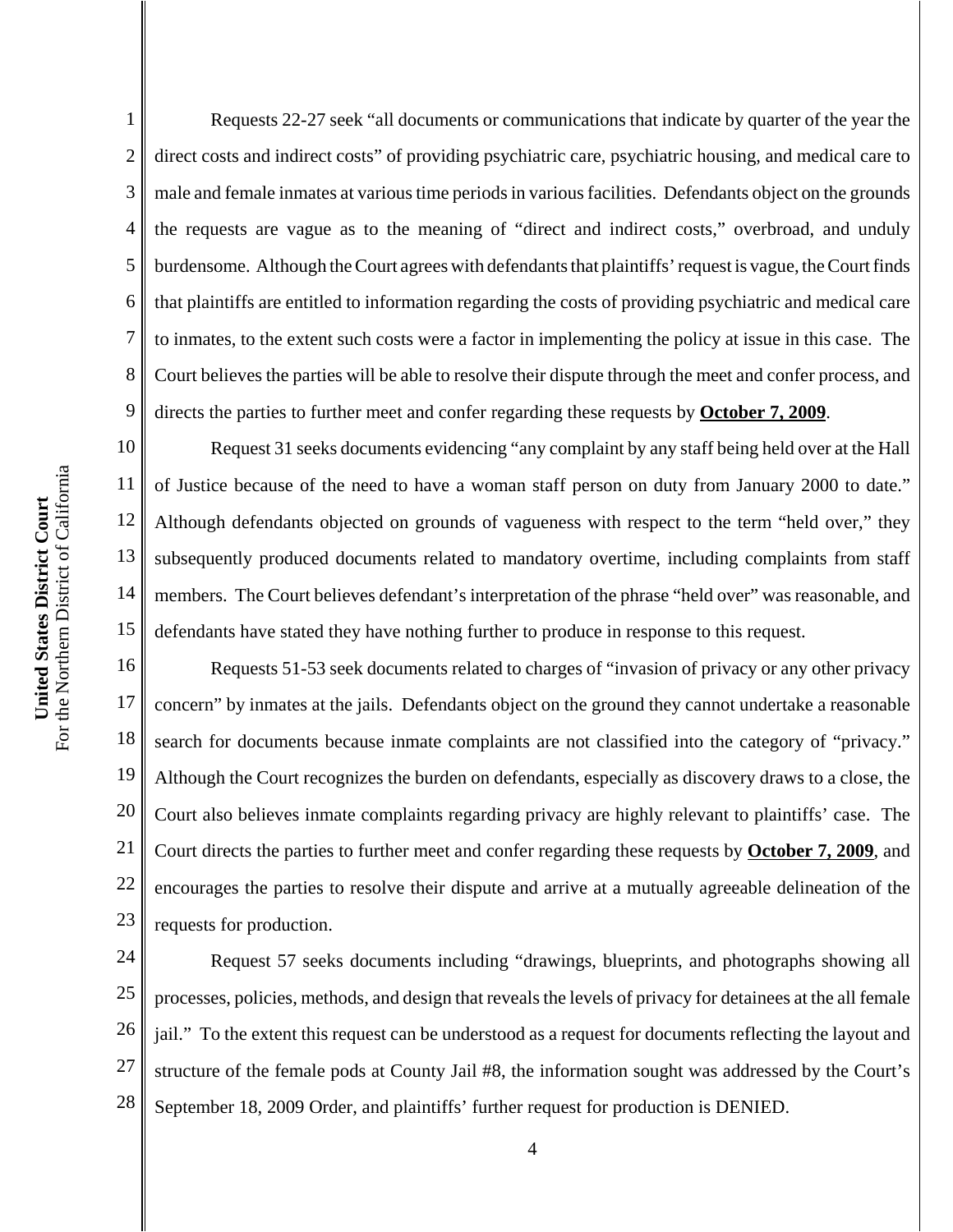1 2

3

4

5

6

7

8

9

# **B. Requests Nos. 12-16, 30, 32, 35-44**

Plaintiffs assert that defendants inappropriately limited their responses to these requests to a time period shorter than that sought by plaintiffs. Plaintiffs' Request 12 sought documents "evidencing the opportunities and assignment of overtime of male and female deputies working at the jails beginning September 1, 2002 . . . to date." In response, defendants provided overtime signup sheets and watch reports reflecting which deputy was posted at each station starting from the year 2004. In their response to plaintiffs' present motion, defendants state they will produce documents going back to 2002. As defendants have stated they will produce the remainder of the documents responsive to plaintiffs' request, the Court need not issue an order to that effect.

10 11 12 13 14 15 16 17 18 19 20 21 Requests 13-15 seek staffing information for the years 2000-present. Request 32 seeks information on the number of female deputies required to be on duty to meet minimum staffing requirements from September 2002 to present. In response to these requests, defendants indicated they would produce daily staffing reports and overtime reports starting from 2003. Request 16 seeks information regarding inmate counts and categorization in the jails from September 2001 to present. Request 30 seeks information on inmate overcrowding from January 2000 to present. In response to these requests, defendants indicated they would provide daily jail counts from 2004 to 2008. The Court agrees that plaintiffs' access to the information sought should not be limited to the years covered in the records provided by defendants. Defendants have not articulated any reason why producing already prepared records for several more years would prove unduly burdensome. Plaintiffs' request to compel production of staffing reports, overtime records, and jail counts for the years sought in the requests is GRANTED.

22 23 24 25 26 27 Requests 35-43 seek information regarding complaints of "any incident of misconduct, whether sexual or otherwise," in the jails. Defendants have already been ordered to produce documents responsive to similar requests for information regarding sexual misconduct only. *See* Sept. 18, 2009 Order at 2-3. However, the Court agrees with defendants that plaintiffs' request for information regarding any complaints of any type of misconduct is overbroad, and the request to compel production of such information is DENIED.

28

Request 44 seeks documents reflecting "any instance in which any male deputies have been